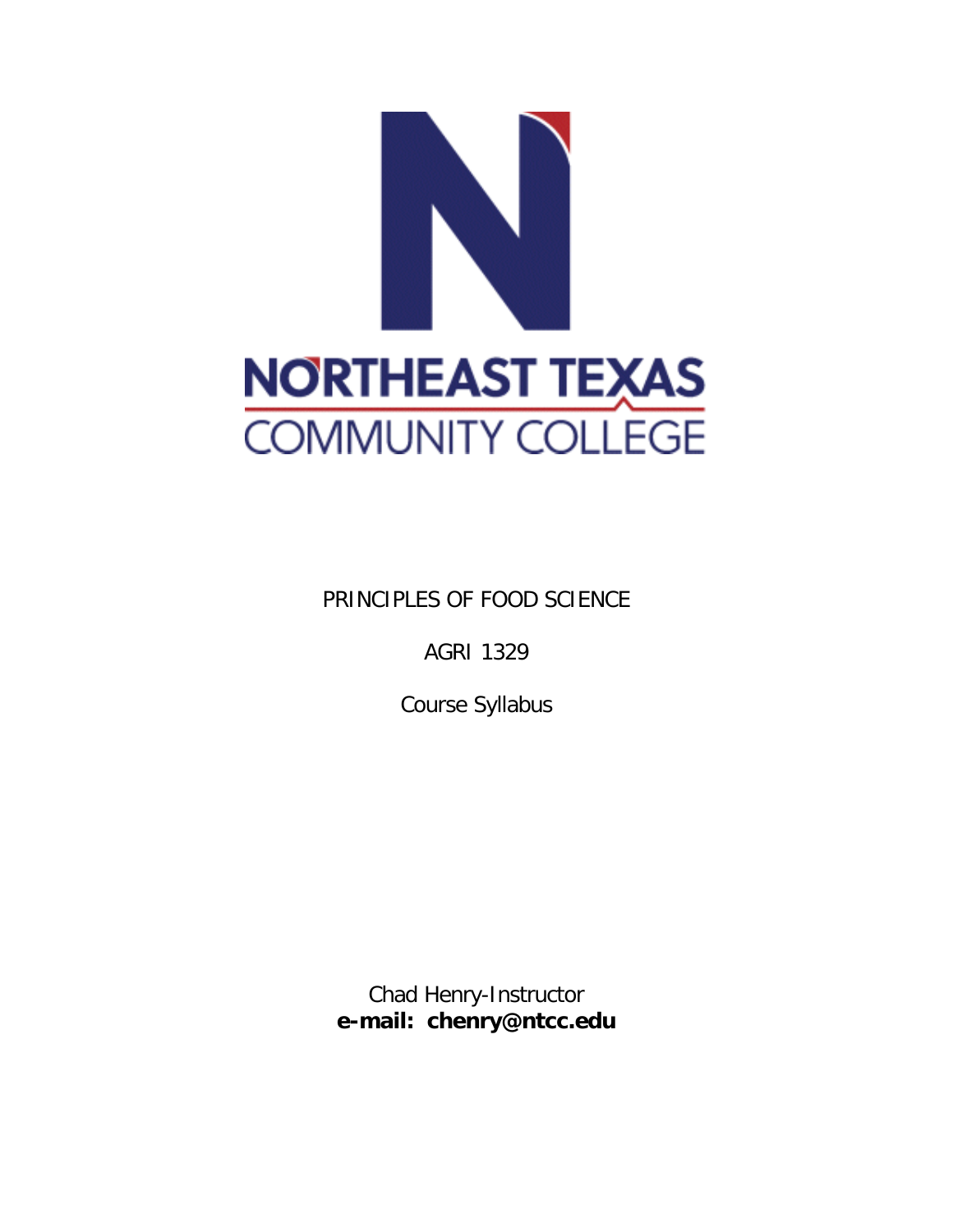# Spring, 2018

## **Course Description:**

Biological and scientific aspects of modern industrial food supply systems. Food classification, modern processing, and quality control.

## **Textbook:**

[Principles of Food Science, 4th Edition](https://www.g-wonlinetextbooks.com/principles-food-science-2015/), Janet D. Ward and Larry Ward, G-W Publishers.

## **Course Goals**:

Identify the role of food science and technology as they relate to the U.S. food and fiber industry. The student will develop an understanding of world food production, principles of consumerism, the importance of food safety and procedures in processing, packaging, and storage of foods, and career opportunities in the food science and technology field.

## **General Course Requirements:**

Class attendance is required. If you have more than three unexcused absences, you should consult with me about your grade. Anyone who wishes to withdraw from class must take the responsibility to formally drop with the Registrar; otherwise a failing grade will be given.

| <b>Class Hours</b> |                | <b>Office Hours</b>                                             |  |
|--------------------|----------------|-----------------------------------------------------------------|--|
|                    | MW 11:00-12:20 | MW 7:30-8:00, 1:00-1:30<br>TR 7:30-8:00, 10:00-11:00, 1:00-3:30 |  |

Appointments with me may be scheduled at other times. Call for an appointment at (903) 434-8177, Office AGC 110. E-mail address: chenry@ntcc.edu

# **Learning Outcomes**

Upon successful completion of this course, students will:

- Identify the principles of food science related to food production, quality, safety, nutrition, and distribution.
- Describe common and emerging technologies in food science.
- Explain how engineering, microbiology, and chemistry are applied in food production and processing systems.
- Describe food safety procedures in U.S. production systems.
- Demonstrate appropriate food handling/food safety procedures.
- Explain nutrient composition and the link between nutrition and health.
- Examine the dynamics of global food supply.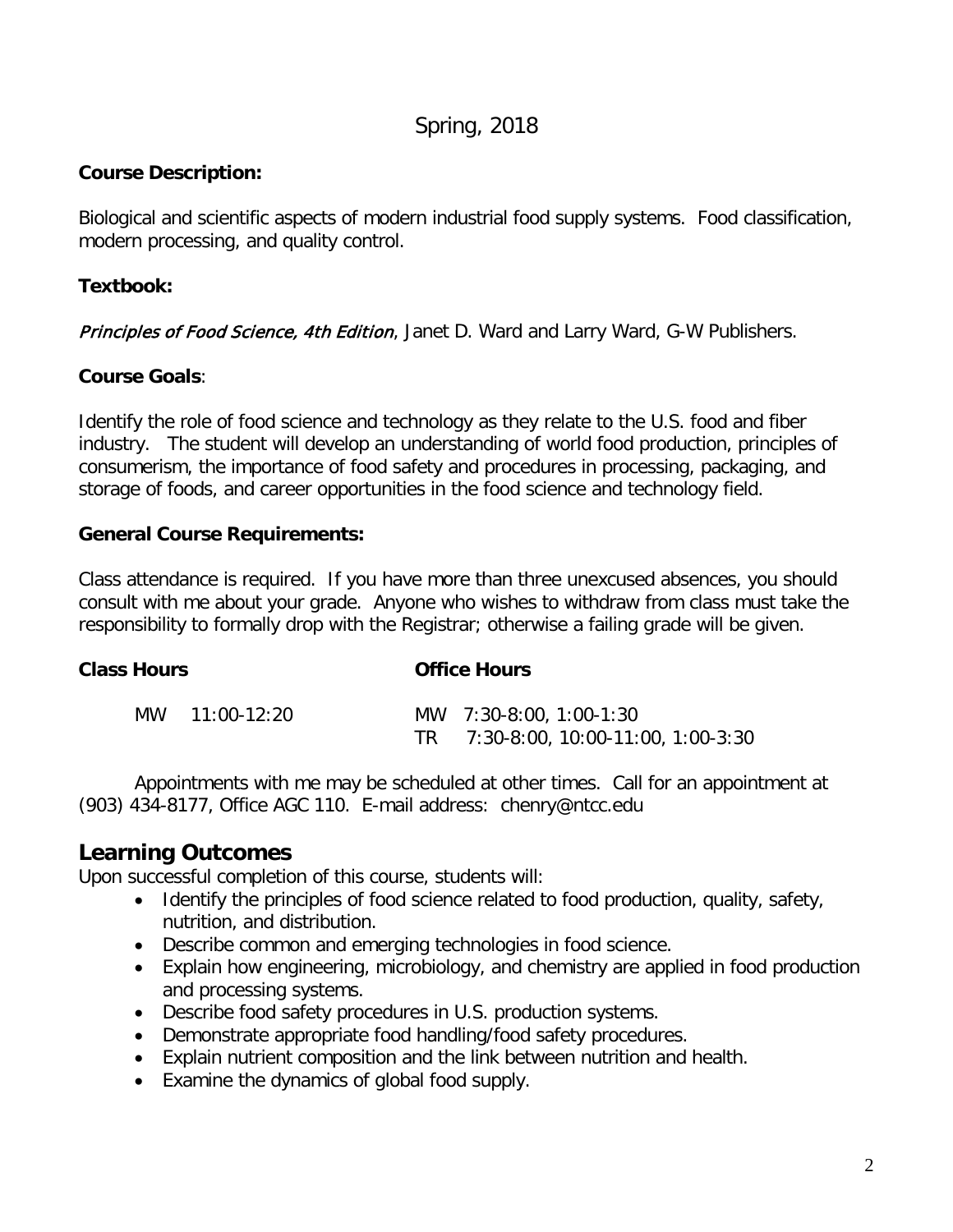# **Grading:**

Grades will be computed as follows:

| $(3)$ Exams:                | 70% |
|-----------------------------|-----|
| <b>Class Participation:</b> | 10% |
| Project:                    | 10% |
| Assignments/Quizzes         | 10% |

The grading scale below will be used to determine your final grade.

| Points           | grade |
|------------------|-------|
| 90-100           | A     |
| 80-89            | R     |
| 70-79            | C     |
| $60 - 69$        | D     |
| <b>BELOW 59%</b> | F     |

### **Exams:**

There will be 3 exams with each exam counting 70% of your overall grade.

## **Class Participation:**

Class participation is based on attendance, classroom discussion, and participation.

## **Project:**

Each student will be responsible for making a hot sauce. They will have to identify and measure all ingredients used and prepare the hot sauce in class. We will conduct a taste test to identify the best hot sauce. You will be graded on effort, contribution, and taste.

### **ADA Statement**

**It is the policy of Northeast Texas Community College to provide reasonable accommodations for qualified individuals who are students with disabilities. This College will adhere to all applicable federal, state and local laws, regulations and guidelines with respect to providing reasonable accommodations as required to afford equal educational opportunity. It is the student's responsibility to arrange an appointment with a College counselor to obtain a Request for Accommodations form. For more information, please refer to the Northeast Texas Community College Catalog or Student Handbook.**

#### **Family Educational Rights And Privacy Act** (**Ferpa**):

The Family Educational Rights and Privacy Act (FERPA) is a federal law that protects the privacy of student education records. The law applies to all schools that receive funds under an applicable program of the U.S. Department of Education. FERPA gives parents certain rights with respect to their children's educational records. These rights transfer to the student when he or she attends a school beyond the high school level. Students to whom the rights have transferred are considered "eligible students." In essence, a parent has no legal right to obtain information concerning the child's college records without the written consent of the student. In compliance with FERPA, information classified as "directory information" may be released to the general public without the written consent of the student unless the student makes a request in writing. Directory information is defined as: the student's name, permanent address and/or local address, telephone listing, dates of attendance, most recent previous education institution attended, other information including major, field of study, degrees, awards received, and participation in officially recognized activities/sports.